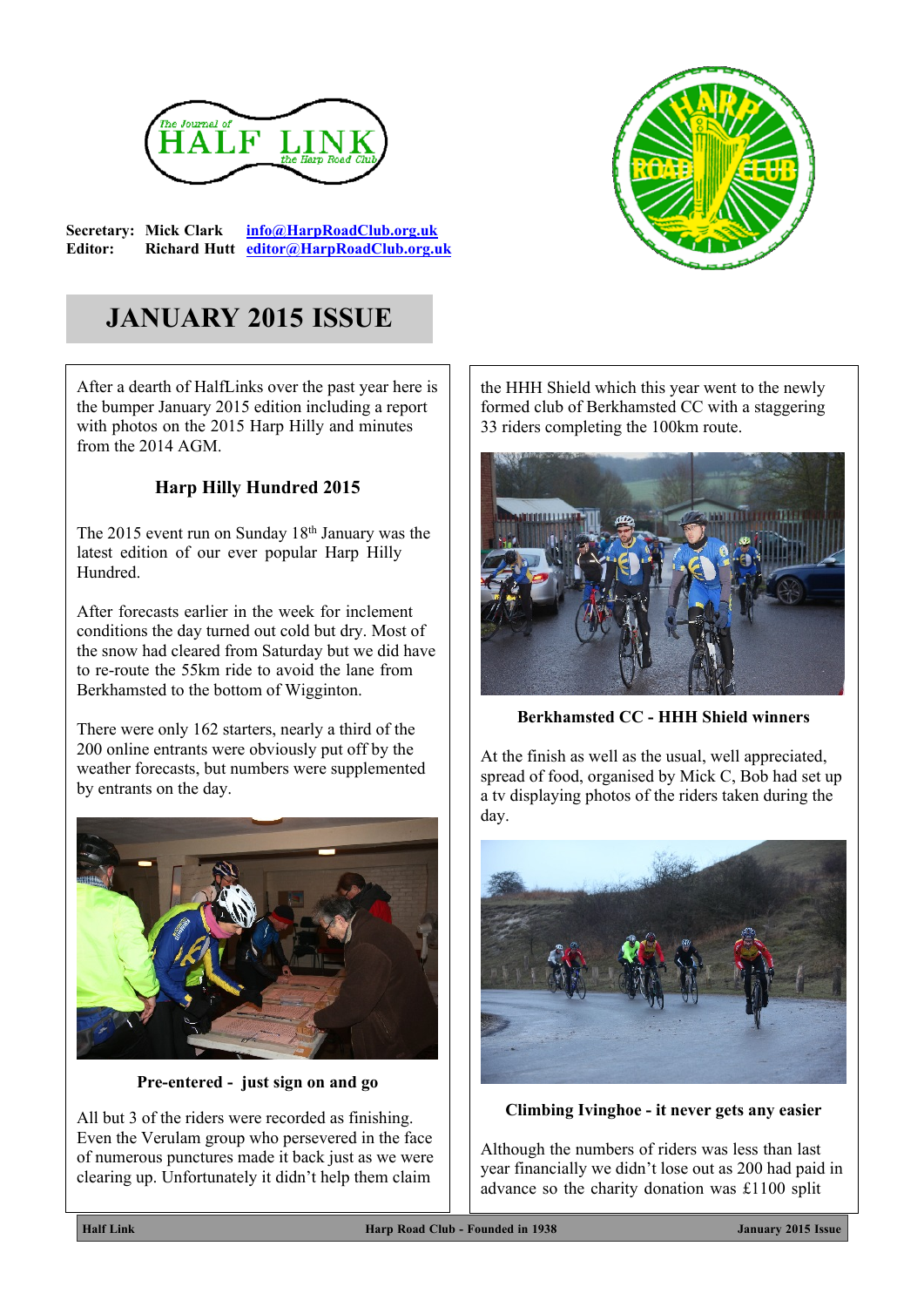between this years two selected charities, Breast Cancer Care and the Macular Society. And after expenses club funds benefited by just over £290.

Of course thanks must go to everyone who helped make it such a successful event, Mick C, Mick K, Dave and Barbara Le Fevre, Dave P, Terry, Glenn, Jim, Bob and Malcolm.

## **Minutes of Harp RC AGM held on Wednesday October 15th 2014 @ The Green Man' Leverstock Green, Hemel Hempstead HP3 8QE.**

Present: Mick Clark (Secretary), Graham Holdstock (Treasurer), Pete Cookson, Peter Yates, Dave Pratchett, Richard Hutt (HHH organiser & Editor), Terry Gambles, Mick Konopacki, Tony Woodford, Peter Coombs, Glenn Butterworth, Wally Warren & Dave Lefevre.

Apologies: Jim Williams (Chairman), Don Barrell, Alyn Ross, Andrew Hutt, Malcolm & Alison Putman.

Meeting commenced  $\omega$  14.10 hours and in the absence of Jim Williams, Mick Clark chaired the meeting.

- 1) Minutes of 2013 meeting: Read and approved. No matters arising.
- 2) Review of the year: Jim William's comprehensive report was agreed.
- 3) Financial Report: 22 members in total. HHH gave us a profit of £224.15 and the balance (surplus) is £2,369.52. It was therefore agreed £1.000.00 should be donated to the Dave Rayner Fund which supports young riders racing aboard.
- 4) Affiliations for 2015: CTT membership agreed. Joining British Cycling was discussed as Richard Hutt wants to increase his road racing and ride for his first claim club instead of Lampard RC. Mick Clark had enquired about the cost via Mark Doel (Central Region Manager) and Trevor Smith (Edgware RC are BC members, paying £57). On BC's website, the price was £92 for 'new clubs' and thoughts were we should only pay the lower amount, Trevor phoned BC for advice and was told as our affiliation stopped in 2002 we are

classed as 'new' despite using their insurance for HHH. As there's a Central Region meeting on October 26th, this matter will be taken up with Mark Doel by Mick Clark.

- 5) Promotions & Organisers for 2015: Next year's HHH date has been fixed for January 18th. Richard Hutt is willing to organise and looks forward to the club's support. Peter Yates (on behalf of Waverley Shipping) proposed a donation of £200 towards running the event which was accepted with thanks.
- 6) Appointments of Officers & Committee for 2015: All current officers were willing to stand and were duly elected as follows:- Jim Williams (Chairman), Graham Holdstock (Treasurer), Mick Clark (Secretary) & Richard Hutt (HHH organiser & Editor).
- 7) Appointment of Auditor: Mr. J.W. Keighley is willing to continue and was duly elected.
- 8) Charity donation(s) for 2015: Pete Coombs outlined two charities he thought we should support. One was Breast Cancer Care which helps people move forward after treatment and the Macular Society. Age-related Macular Degeneration (AMD) is a blurring of your central vision, haziness & blind spots can develop in the middle of the visual field due to the retinal cells dying off and not being replaced. At the moment there is no known treatment for this form of AMD so it needs to be monitored on a regular basis. Pete's wife Liz has received support from both charities in recent years. The meeting agreed to split monies received from the HHH between both worthy causes.
- 9) A.O.B. Hopefully there will be a photo opportunity can be gleaned when cheques are handed to next year's charities. Last year's discussion at the AGM regarding leisure shirts with the club badge on wasn't